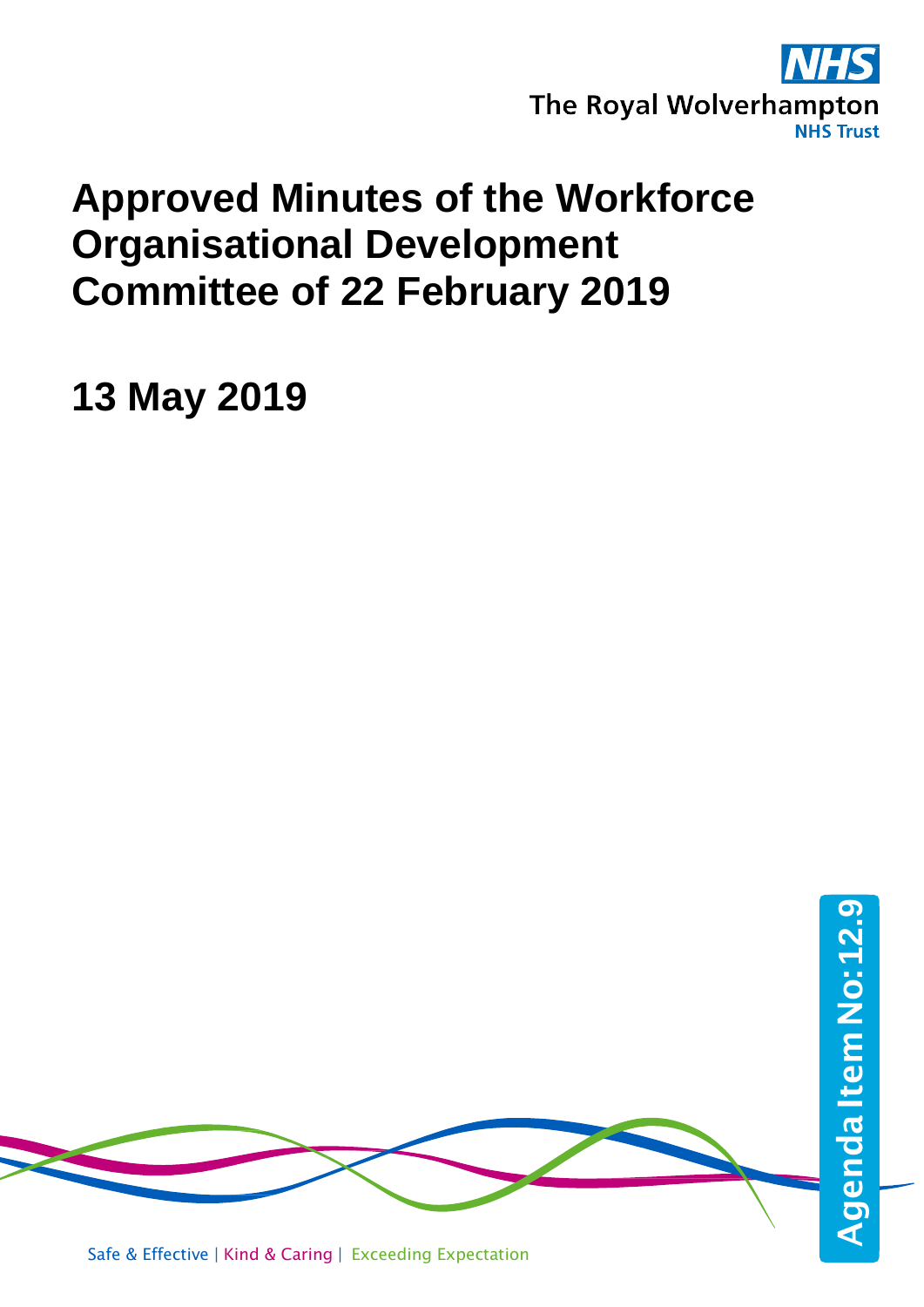**Minutes of the Workforce and Organisational Development Committee**

| <b>Date</b>       | 22 <sup>nd</sup> February 2019 |                                              |
|-------------------|--------------------------------|----------------------------------------------|
| <b>Venue</b>      | Room 2, WMI                    |                                              |
| <b>Time</b>       | 10:30am                        |                                              |
|                   |                                |                                              |
| <b>Present:</b>   | <b>Name</b>                    | Role                                         |
|                   | Rose Baker                     | <b>Associate Chief Nurse</b>                 |
|                   | <b>Alan Duffell</b>            | Director of Workforce                        |
|                   | Roger Dunshea                  | Non-Executive                                |
|                   | Sally Evans (part)             | <b>Head of Communications</b>                |
|                   | Junior Hemans (Chair)          | Non-Executive                                |
|                   | Daniela Locke                  | <b>Head of Workforce</b>                     |
|                   | Sultan Mahmud (part)           | Director of Integration                      |
|                   | Louise Nickell                 | Head of Education & Training                 |
|                   | Adam Race                      | Deputy Director of Workforce                 |
|                   | Mike Sharon                    | Director of Strategic Planning & Contracting |
| In Attendance:    | Maria Dent                     | <b>Meeting Administrator</b>                 |
|                   | <b>Catherine Lisseman</b>      | Lead for Medical Leadership Development      |
| <b>Apologies:</b> | Lewis Grant (part)             | Deputy COO, Division 1                       |
|                   | Tim Powell (part)              | Deputy COO, Division 2                       |
|                   | Sandra Roberts                 | Divisional Manager, Estates & Facilities     |
|                   | <b>Kate Shaw</b>               | Deputy COO, Division 3                       |
|                   |                                |                                              |

| Agenda<br><b>Item No</b> |                                                                                                                                                                                                                                                                        | <b>Action</b> |
|--------------------------|------------------------------------------------------------------------------------------------------------------------------------------------------------------------------------------------------------------------------------------------------------------------|---------------|
|                          | <b>Standing Items</b>                                                                                                                                                                                                                                                  |               |
| $^{\circ}$ 1.            | <b>Introduction &amp; Apologies for Absence</b><br>The meeting commenced with introductions by all in attendance and apologies<br>for absence noted as shown above.<br>It was noted that unfortunately, the Committee was not quorate but it was agreed<br>to proceed. |               |
| $\overline{2}$           | <b>Declarations of Interest</b><br>None declared.                                                                                                                                                                                                                      |               |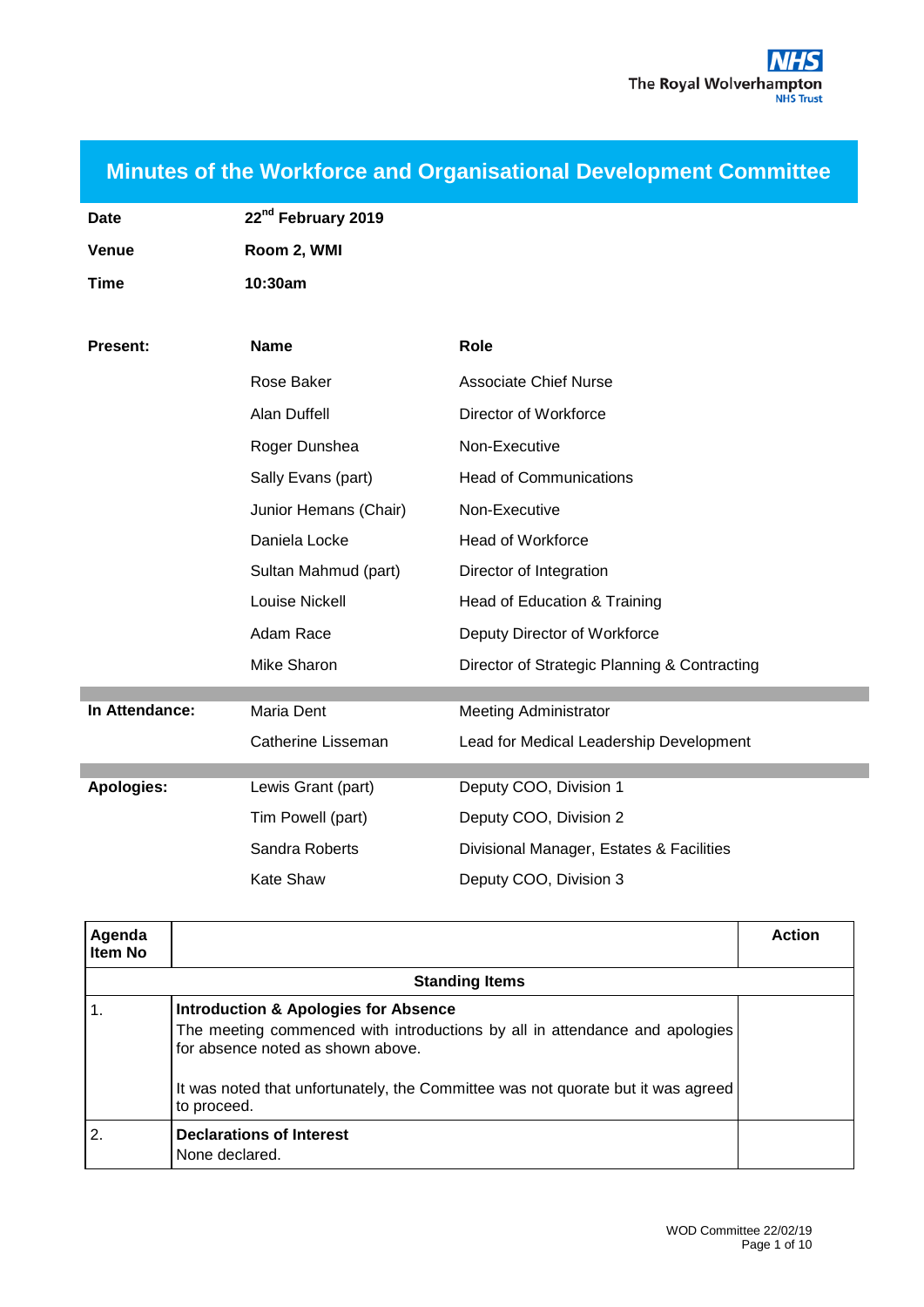## S The Royal Wolverhampton

| Agenda<br>Item No |                                                                                                                                                                                                                                                                                                                                                                                                                                                                                                                                                                                                                                                                                                                                                                                                                                                                                                                                                                                                                                                                                                                                                                                                                                                                                                                                                                                                                                                                                                                                                                                                                                                                                                                                                                                                                                                                                                                                                                                                                                                                                                                                                                                                                                                                                 | <b>Action</b>           |
|-------------------|---------------------------------------------------------------------------------------------------------------------------------------------------------------------------------------------------------------------------------------------------------------------------------------------------------------------------------------------------------------------------------------------------------------------------------------------------------------------------------------------------------------------------------------------------------------------------------------------------------------------------------------------------------------------------------------------------------------------------------------------------------------------------------------------------------------------------------------------------------------------------------------------------------------------------------------------------------------------------------------------------------------------------------------------------------------------------------------------------------------------------------------------------------------------------------------------------------------------------------------------------------------------------------------------------------------------------------------------------------------------------------------------------------------------------------------------------------------------------------------------------------------------------------------------------------------------------------------------------------------------------------------------------------------------------------------------------------------------------------------------------------------------------------------------------------------------------------------------------------------------------------------------------------------------------------------------------------------------------------------------------------------------------------------------------------------------------------------------------------------------------------------------------------------------------------------------------------------------------------------------------------------------------------|-------------------------|
| 3                 | Confirmation of the Minutes from the Last Meeting, 21 <sup>st</sup> December 2018<br>The minutes of the last meeting were reviewed agreed as a true record but could<br>not be formally approved at this point in the meeting.                                                                                                                                                                                                                                                                                                                                                                                                                                                                                                                                                                                                                                                                                                                                                                                                                                                                                                                                                                                                                                                                                                                                                                                                                                                                                                                                                                                                                                                                                                                                                                                                                                                                                                                                                                                                                                                                                                                                                                                                                                                  |                         |
| 4.                | <b>Matters Arising and Review of the Action Log</b><br>The Action Log was reviewed and updated accordingly, to note:<br>18/060 - Leadership Strategy - A Duffell stated that further thought is needed<br>around the wider ethos and behaviour around the organisational leadership<br>perspective, therefore, he proposed that, as the new Chair would be starting at<br>the beginning of the new financial year, further consideration is given to this item<br>later in the financial year (June 2019).<br>18/061 - Workforce Productivity Reporting - A Race advised that the<br>reporting on temporary staffing had been revised and a temporary staffing<br>dashboard was reported at Trust level and at Divisional level. The Divisions<br>engage on the content which is clearer but work continues with the Divisions on<br>the quality of that data and how it impacts in practice. Action Closed.<br>18/065 - Tackling Bullying & Harassment - Action Plans 2019 - D Locke<br>advised that the full results from the 2018 staff survey were embargoed until 26 <sup>th</sup><br>February but the team had started looking into the details around this particular<br>theme and she proposed to bring this item to the next WODC. Action: Agenda<br>item April 2019.<br>18/071 - Sickness Absence - Child Protection Services - A Race provided<br>an update to the query relating to the impact on service provision due to the high<br>sickness absence rate in October 2018 and confirmed that this has now been<br>resolved. Action Closed.<br>18/072 - Apprentices - Partnership with Private Sector - L Nickell advised<br>that as from April 2019 the Trust could gift up to 20% of the apprentice levy to an<br>external company to support training and advised that C Young had met with Neil<br>Simmonds in Procurement to explore the feasibility of setting up arrangements<br>with external suppliers to provide work experience for some of the Trust's<br>apprentices in order to enhance their workplace experience. Additionally,<br>L Nickell reported that there a new qualification called T-levels was being<br>introduced, of which 45-65 days were work placement, which could also be<br>delivered within the private sector. Action Closed. | 18/065<br>D Locke       |
| 4.1               | <b>Sickness Absence Indicators (Action 18/042)</b><br>A Race presented a report on the reporting indicators for sickness absence. The<br>proposal was to report a rolling 12 month sickness absence indicator which<br>would take into account seasonal illnesses. A Duffell stated that the in-month<br>position would continue to be reported. The Committee agreed to this proposal.                                                                                                                                                                                                                                                                                                                                                                                                                                                                                                                                                                                                                                                                                                                                                                                                                                                                                                                                                                                                                                                                                                                                                                                                                                                                                                                                                                                                                                                                                                                                                                                                                                                                                                                                                                                                                                                                                         | 19/001<br>(1)<br>A Race |
|                   | In response to a query raised by R Dunshea, A Race confirmed that the data<br>could be provided for each Division.<br>A Duffell suggested that, if feasible, the Exec Workforce report for February's<br>Trust Board should be updated to inform of this decision.                                                                                                                                                                                                                                                                                                                                                                                                                                                                                                                                                                                                                                                                                                                                                                                                                                                                                                                                                                                                                                                                                                                                                                                                                                                                                                                                                                                                                                                                                                                                                                                                                                                                                                                                                                                                                                                                                                                                                                                                              | (2)<br>A Race           |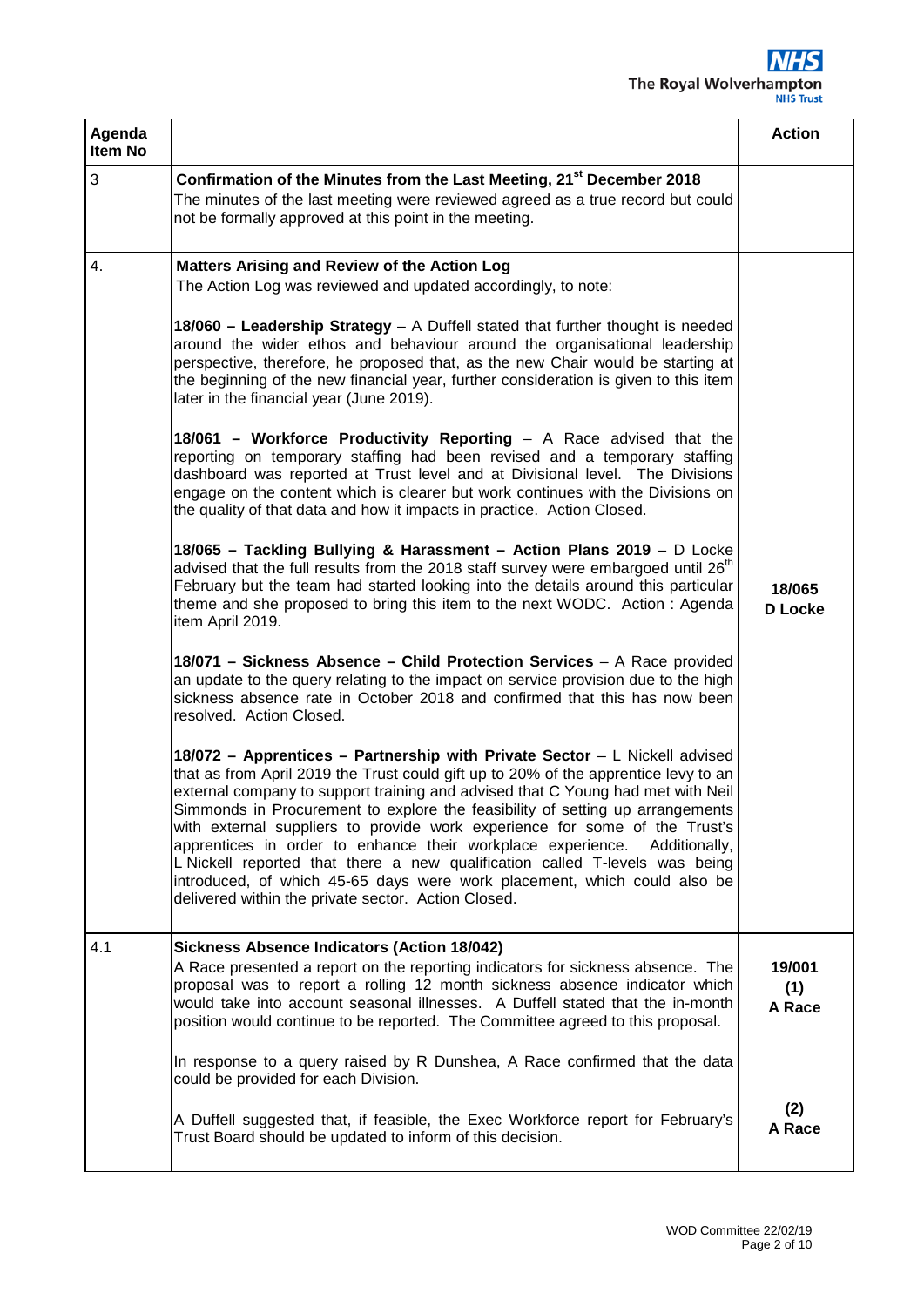## 'S The Royal Wolverhampton

| Agenda<br>Item No |                                                                                                                                                                                                                                                                                                                                                                                                                                                                                                                                                                                                                                                                                                                                                                                                            | <b>Action</b> |
|-------------------|------------------------------------------------------------------------------------------------------------------------------------------------------------------------------------------------------------------------------------------------------------------------------------------------------------------------------------------------------------------------------------------------------------------------------------------------------------------------------------------------------------------------------------------------------------------------------------------------------------------------------------------------------------------------------------------------------------------------------------------------------------------------------------------------------------|---------------|
| 4.2               | Update on the Closing of Band 1 / 2018 Pay Deal (Action 18/070)<br>D Locke provided further update on the closing of band 1/transition to band 2 and<br>an update on the pay progression system as part of the 2018 pay deal.                                                                                                                                                                                                                                                                                                                                                                                                                                                                                                                                                                              |               |
|                   | <b>Closing of Band 1:</b>                                                                                                                                                                                                                                                                                                                                                                                                                                                                                                                                                                                                                                                                                                                                                                                  |               |
|                   | Progress continues to be very positive, working in partnership with<br>Staffside and Operational Leads on the closing of band 1 and the<br>communication with those staff affected.                                                                                                                                                                                                                                                                                                                                                                                                                                                                                                                                                                                                                        |               |
|                   | The next step is a letter to be sent out to staff affected with revised job<br>descriptions.                                                                                                                                                                                                                                                                                                                                                                                                                                                                                                                                                                                                                                                                                                               |               |
|                   | Staffside has already carried out a briefing to union members; and in<br>$\bullet$<br>early March there will some further workshops for all other staff.                                                                                                                                                                                                                                                                                                                                                                                                                                                                                                                                                                                                                                                   |               |
|                   | The main impact for those who wish to transfer to a band 2 post will be<br>the impact on the individuals' financial situation as it is understood that<br>there may be an impact on social hours and on any benefits that they are<br>in receipt of. Each staff member has to make an individual decision as to<br>whether they wish to transfer but all staff have to transfer by 2021.                                                                                                                                                                                                                                                                                                                                                                                                                   |               |
|                   | <b>Pay Progression:</b>                                                                                                                                                                                                                                                                                                                                                                                                                                                                                                                                                                                                                                                                                                                                                                                    |               |
|                   | A policy has been worked up and has been sent to Staffside for<br>comments, with the plan to take through to JNC and Trust Policy Group<br>prior to formal sign off at TMC in order to become operational by the 1 <sup>st</sup><br>April 2019.                                                                                                                                                                                                                                                                                                                                                                                                                                                                                                                                                            |               |
|                   | Key standards have to be met before staff can progress up to the next<br>pay step, which are:                                                                                                                                                                                                                                                                                                                                                                                                                                                                                                                                                                                                                                                                                                              |               |
|                   | Mandatory training up to date<br>$\circ$                                                                                                                                                                                                                                                                                                                                                                                                                                                                                                                                                                                                                                                                                                                                                                   |               |
|                   | Satisfactory appraisal completed<br>$\circ$                                                                                                                                                                                                                                                                                                                                                                                                                                                                                                                                                                                                                                                                                                                                                                |               |
|                   | No disciplinary sanctions<br>$\circ$                                                                                                                                                                                                                                                                                                                                                                                                                                                                                                                                                                                                                                                                                                                                                                       |               |
|                   | No formal capability process<br>O                                                                                                                                                                                                                                                                                                                                                                                                                                                                                                                                                                                                                                                                                                                                                                          |               |
|                   | o And for Line managers, they need to have appraised all their<br>staff.                                                                                                                                                                                                                                                                                                                                                                                                                                                                                                                                                                                                                                                                                                                                   |               |
|                   | Processes are in place to commence from implementation date.                                                                                                                                                                                                                                                                                                                                                                                                                                                                                                                                                                                                                                                                                                                                               |               |
|                   | A Duffell advised that there was a slight anomaly in that there was a recognition<br>that the 2018 Pay Deal applied to new staff only, however, in line with most<br>Trusts, as it would not be practical to have a split process for existing and new<br>staff, it had been agreed to apply the process to all staff across the Trust, hence<br>the HR team was working alongside Staffside regarding implementation. He<br>noted that there was an understanding and expectation that this practice would<br>take several months to embed and although there were other aspects to the new<br>Pay Deal which come into force from 2020, the above change would have the<br>main impact on staff as from 1 <sup>st</sup> April any incremental pay rise would need<br>management intervention to process. |               |
|                   | L Nickell queried whether any skills or knowledge gaps identified; D Locke<br>commented that none had been identified to date.                                                                                                                                                                                                                                                                                                                                                                                                                                                                                                                                                                                                                                                                             |               |
|                   | R Baker queried whether there was a clear process to ensure that managers'<br>were aware of which Job description they should be using for the staff appraisal,                                                                                                                                                                                                                                                                                                                                                                                                                                                                                                                                                                                                                                            |               |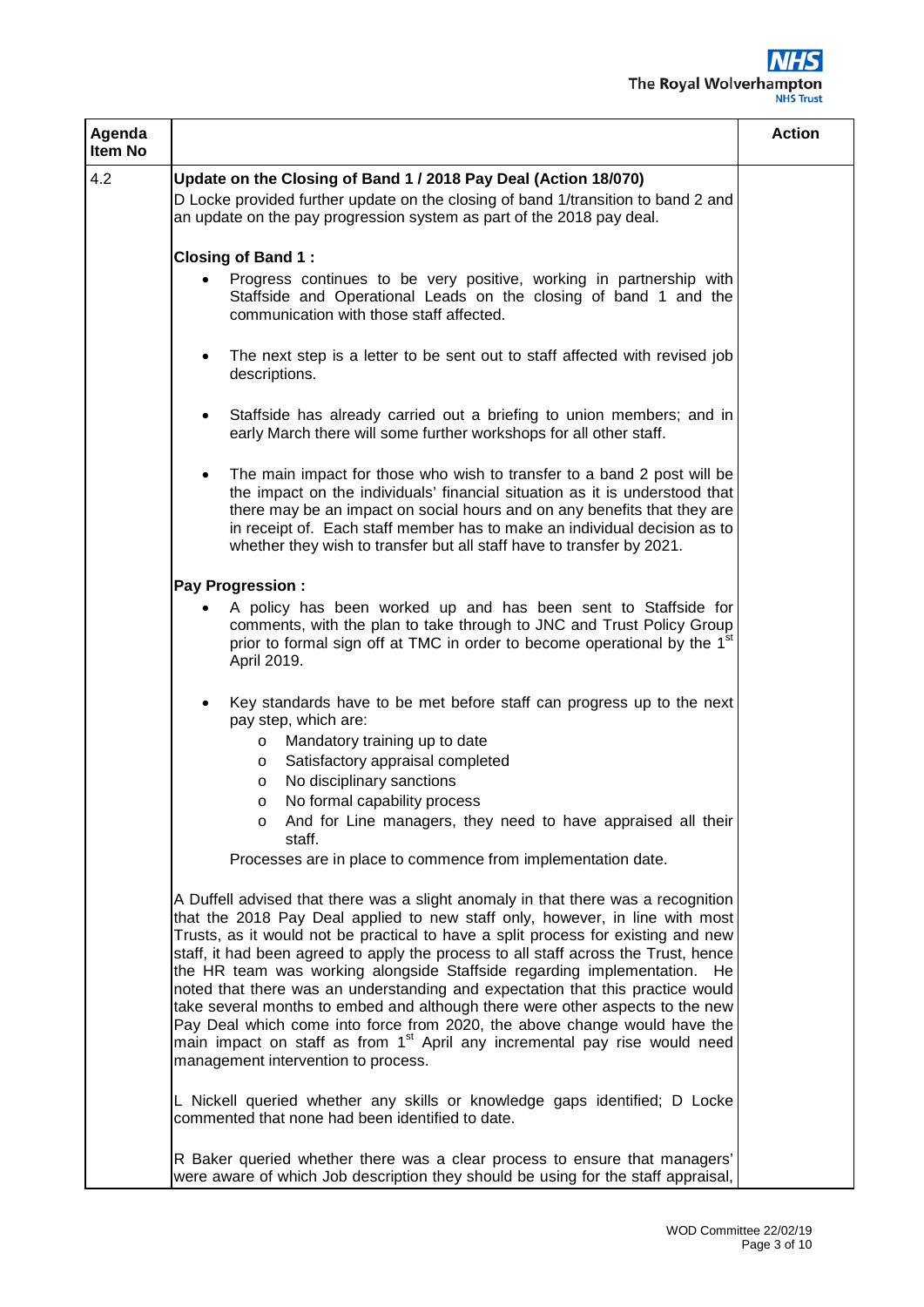

| Agenda<br><b>Item No</b> |                                                                                                                                                                                                                                                                                                                                                                                                                                                                                                                                               | <b>Action</b>    |
|--------------------------|-----------------------------------------------------------------------------------------------------------------------------------------------------------------------------------------------------------------------------------------------------------------------------------------------------------------------------------------------------------------------------------------------------------------------------------------------------------------------------------------------------------------------------------------------|------------------|
|                          | D Locke confirmed that a robust process would be in place.                                                                                                                                                                                                                                                                                                                                                                                                                                                                                    |                  |
|                          | D Locke also advised that the appraisal policy, which was linked to the Pay<br>Progression policy was also being reviewed and was due to go live from 1 <sup>st</sup> April<br>2019.                                                                                                                                                                                                                                                                                                                                                          |                  |
|                          | R Baker queried whether there was a process for staff on maternity leave, D<br>Locke advised that a process for the pay step discussion, which is part of the<br>appraisal, has been built into the policy. A Duffell confirmed that the national<br>view is that if there is any delay due to no fault of the member of staff, then the<br>staff member would not be detrimentally affected.                                                                                                                                                 |                  |
|                          | It was confirmed that communication of the new process would be circulated out<br>across the Trust to all Managers.                                                                                                                                                                                                                                                                                                                                                                                                                           |                  |
|                          | (S Mahmud joined the meeting)                                                                                                                                                                                                                                                                                                                                                                                                                                                                                                                 |                  |
|                          | Key Update & Workforce Performance                                                                                                                                                                                                                                                                                                                                                                                                                                                                                                            |                  |
| 5.                       | <b>Key Updates</b>                                                                                                                                                                                                                                                                                                                                                                                                                                                                                                                            |                  |
| 5.1                      | <b>Gender Pay Gaps</b><br>A Duffell confirmed that the Gender pay gap reporting was due to be completed<br>by the 30 <sup>th</sup> March 2019 and further update on this item would be brought to the<br>next WODC.                                                                                                                                                                                                                                                                                                                           | 19/002<br>A Race |
| 5.2                      | <b>Workforce Implementation Plan</b><br>A Duffell informed that from a long term plan perspective, by autumn, the Trust<br>needed to have a workforce implementation plan to support the national NHS<br>Long Term Plan. This had been broken down under five key themes:<br>Future of medical workforce<br>(i)<br>Future of clinical workforce<br>(ii)<br>(iii)<br>How do we make the NHS the best place to work<br>(iv)<br>Leadership and talent management<br><b>Technical skills</b><br>(v)<br>Also identified, four cross coding themes: |                  |
|                          | Workforce analysis<br>(i)<br>Workforce architecture<br>(ii)<br>Workforce transformation<br>(iii)<br>(iv)<br>International recruitment from national perspective<br>Work had commenced and the working groups would input into the workforce<br>implementation but this may not be out until the autumn.                                                                                                                                                                                                                                       |                  |
| 5.3                      | <b>Clear Definition of Data</b><br>A Duffell informed that the NHS has reported that in Spring, potentially, there<br>would be a new set of guidelines and rules in relation to non-clinical agency staff.                                                                                                                                                                                                                                                                                                                                    |                  |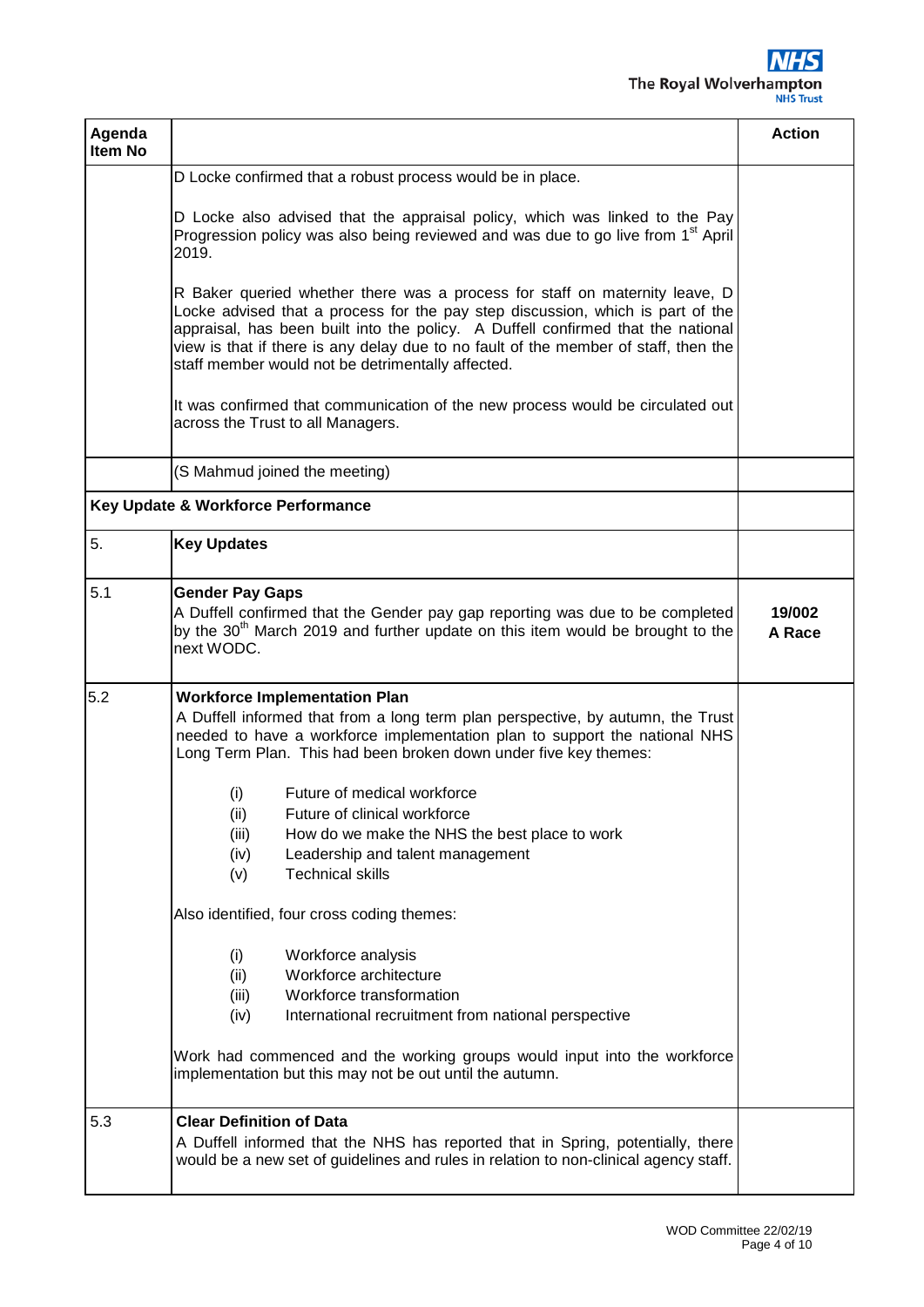

| Agenda<br>Item No |                                                                                                                                                                                                                                                                                                                                                                                                                                                                                                                                                                                                                                               | <b>Action</b>                 |
|-------------------|-----------------------------------------------------------------------------------------------------------------------------------------------------------------------------------------------------------------------------------------------------------------------------------------------------------------------------------------------------------------------------------------------------------------------------------------------------------------------------------------------------------------------------------------------------------------------------------------------------------------------------------------------|-------------------------------|
| 6.                | <b>Executive Workforce Report</b>                                                                                                                                                                                                                                                                                                                                                                                                                                                                                                                                                                                                             |                               |
|                   | A Duffell provided an update of the key headlines :                                                                                                                                                                                                                                                                                                                                                                                                                                                                                                                                                                                           |                               |
|                   | The report incorporated hard to fill posts and areas across the Trust (as<br>$\bullet$<br>per Action 18/069) and key actions were outlined, but recognised that<br>dates had not been identified for all actions.                                                                                                                                                                                                                                                                                                                                                                                                                             |                               |
|                   | The Trust continues to be a net gainer with more new starters than<br>leavers.                                                                                                                                                                                                                                                                                                                                                                                                                                                                                                                                                                |                               |
|                   | The bank fill rates had declined over the last couple of months, but this<br>٠<br>could be reflective of the season, therefore, this would be monitored.                                                                                                                                                                                                                                                                                                                                                                                                                                                                                      |                               |
|                   | Mandatory training data was now reported separately for the Black<br>$\bullet$<br>Country Pathology Service (BCPS) and this would continue for the next 6<br>All other Trust areas were on or near to the 95%<br>– 12 months.<br>compliance target.                                                                                                                                                                                                                                                                                                                                                                                           |                               |
|                   | It was agreed to separate out and report on BCPS for appraisal training.<br>٠<br>Sickness absence was unusually higher in the Corporate areas.<br>$\bullet$                                                                                                                                                                                                                                                                                                                                                                                                                                                                                   | 19/003<br><b>L Nickell</b>    |
|                   | Flu Vaccinations- the Trust figure had reached 62% and the campaign<br>$\bullet$<br>was due to end shortly.                                                                                                                                                                                                                                                                                                                                                                                                                                                                                                                                   |                               |
|                   | Unused Hours & Six week Rota- to be kept under regular review as<br>there had been some impact with seasonal absences and annual leave.                                                                                                                                                                                                                                                                                                                                                                                                                                                                                                       |                               |
|                   | J Hemans queried whether managers were active in monitoring the<br>spread of annual leave, R Baker confirmed that the practice varied but all<br>areas had been reminded of good practice ahead of the new annual<br>leave in order to encourage staff to book well in advance. She also<br>commented that when staff transfer from one area to another, this also<br>had an impact, and there had been a lot of movement over the last year.                                                                                                                                                                                                 |                               |
|                   | In response to a question raised by L Nickell, D Locke confirmed that staff would<br>be offered to buy or sell annual leave in the coming year and a communication<br>would be sent out.                                                                                                                                                                                                                                                                                                                                                                                                                                                      |                               |
|                   | R Dunshea queried whether the Trust had seen any impact on losing agency<br>staff to Shrewsbury and Telford who were offering higher rates, A Duffell stated<br>that the Trust had not incurred any direct impact.                                                                                                                                                                                                                                                                                                                                                                                                                            |                               |
|                   | R Dunshea queried whether patterns of sickness absence, for example sickness<br>after a weekend, were monitored. In response, A Duffell informed that the HR<br>teams worked with the Directorate managers to regularly review sickness<br>absence and episodes in line with the Trust's policy "Supporting and Managing<br>Staff Attendance at Work". He also commented that the Trust was a seven day<br>service, therefore, it was not necessarily easy to identify any weekend pattern<br>absences.                                                                                                                                       |                               |
|                   | R Dunshea stated that the Audit Committee had asked him to raise the<br>effectiveness of the medical staff annual leave planning following an internal<br>audit report. A Duffell had not seen the report but commented that the only<br>system within the organisation was ESR and the Trust was not yet in a position<br>for all staff to utilise this system for recording annual leave. However, the Trust<br>was introducing E-job planning for medical staff with an e-rostering module to<br>follow, and once introduced, annual leave would also be incorporated. A Duffell<br>agreed to obtain a copy of the audit report to review. | 19/004<br>A Duffell/A<br>Race |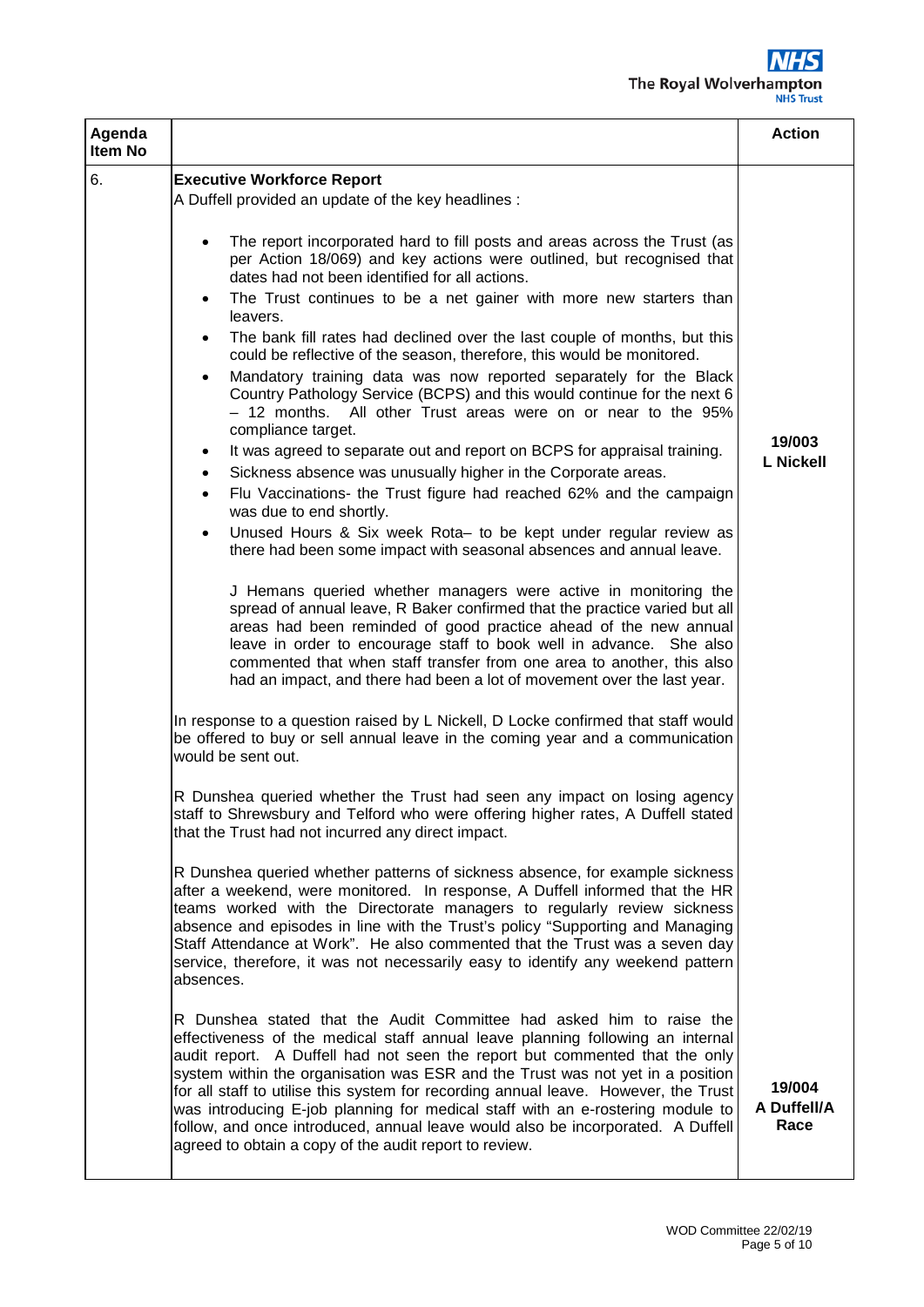

| Agenda<br>Item No |                                                                                                                                                                                                                                                                                                                                                                                                                                                                                                                                                                                                                                                                                                                                                                                                         | <b>Action</b>               |
|-------------------|---------------------------------------------------------------------------------------------------------------------------------------------------------------------------------------------------------------------------------------------------------------------------------------------------------------------------------------------------------------------------------------------------------------------------------------------------------------------------------------------------------------------------------------------------------------------------------------------------------------------------------------------------------------------------------------------------------------------------------------------------------------------------------------------------------|-----------------------------|
| 7.                | 2018 Staff Survey Update<br>D Locke tabled a report providing the headline results from the national 2018<br>Trust wide staff survey which had seen a response rate, slightly lower than on<br>previous years, at 38%. She advised that one of the key changes to note was<br>that in previous years there had been approximately 28 key finding areas but this<br>had now been changed to under ten themes, so reporting had changed quite<br>dramatically this year. Further information had been requested to undertake a<br>deeper dive on the outcomes of each of the themed headings.                                                                                                                                                                                                             |                             |
|                   | A Race confirmed that the highlight reports had been shared with operational key<br>leads and the HR Divisional Managers who had identified their key priorities and<br>action plans would be worked up that would be more meaningful, specific and<br>time bound.                                                                                                                                                                                                                                                                                                                                                                                                                                                                                                                                      |                             |
|                   | A Duffell highlighted that results in the following two key indicators had seen an<br>increase which was a real positive result for the Trust -                                                                                                                                                                                                                                                                                                                                                                                                                                                                                                                                                                                                                                                         |                             |
|                   | (1)<br>Is RWT a good place to work up $-$ increased from 66% to 70.8%<br>and<br>Recommend your friends or relative to receive treatment here -<br>(2)<br>increased from 73.4% to 77.3%                                                                                                                                                                                                                                                                                                                                                                                                                                                                                                                                                                                                                  |                             |
|                   | In response to a query from M Sharon regarding the results around EDI; A Duffell<br>stated that these were very early results and an in-depth review around the<br>individual questions would take place to ascertain any areas of concerns.                                                                                                                                                                                                                                                                                                                                                                                                                                                                                                                                                            |                             |
|                   | A Race confirmed that he was planning to submit an update report to TMC in<br>March and would provide further update to WODC in April.                                                                                                                                                                                                                                                                                                                                                                                                                                                                                                                                                                                                                                                                  | 19/005<br>A Race            |
|                   | <b>Strategic Focus Areas</b>                                                                                                                                                                                                                                                                                                                                                                                                                                                                                                                                                                                                                                                                                                                                                                            |                             |
| 8.                | Leadership Delivery Approach (Actions 18/057/18/058 and 18/059)<br>C Lisseman presented the latest version of the Leadership Delivery Approach.<br>She advised that the document outlined how the Leadership Delivery Education<br>Team supported the Education and Training Strategy in terms of the delivery of<br>leadership topics across the Trust. The initial report presented to WODC had<br>been a comprehensive document around the current position and following<br>consultation the report now incorporated a three year plan of action of how the<br>Education Team could support the Trust in its wider delivery of topics. The<br>document was out for consultation with the Faculties and providing that there<br>were no significant amendments, C Lisseman was looking for approval. |                             |
|                   | M Sharon commented that the Trust was embarking on Continuous Quality<br>Improvement (CQI) programme and proposed that the document incorporated a<br>level of training and skills around CQI.                                                                                                                                                                                                                                                                                                                                                                                                                                                                                                                                                                                                          | 19/006<br><b>C</b> Lisseman |
|                   | R Dunshea noted that to provide the Board with assurance that RWT managers<br>were equipped to do their jobs, he would expect that the document stated what<br>managers were required to do, but felt that there was a gap around management<br>skills.                                                                                                                                                                                                                                                                                                                                                                                                                                                                                                                                                 |                             |
|                   | A Duffell stated that as this document needed to be signed off before the 1 <sup>st</sup> April,<br>any comments should be provided directly to C Lisseman who would amend and<br>recirculate to the Committee for virtual approval, within an agreed timeframe of 2                                                                                                                                                                                                                                                                                                                                                                                                                                                                                                                                    | 19/007<br>All               |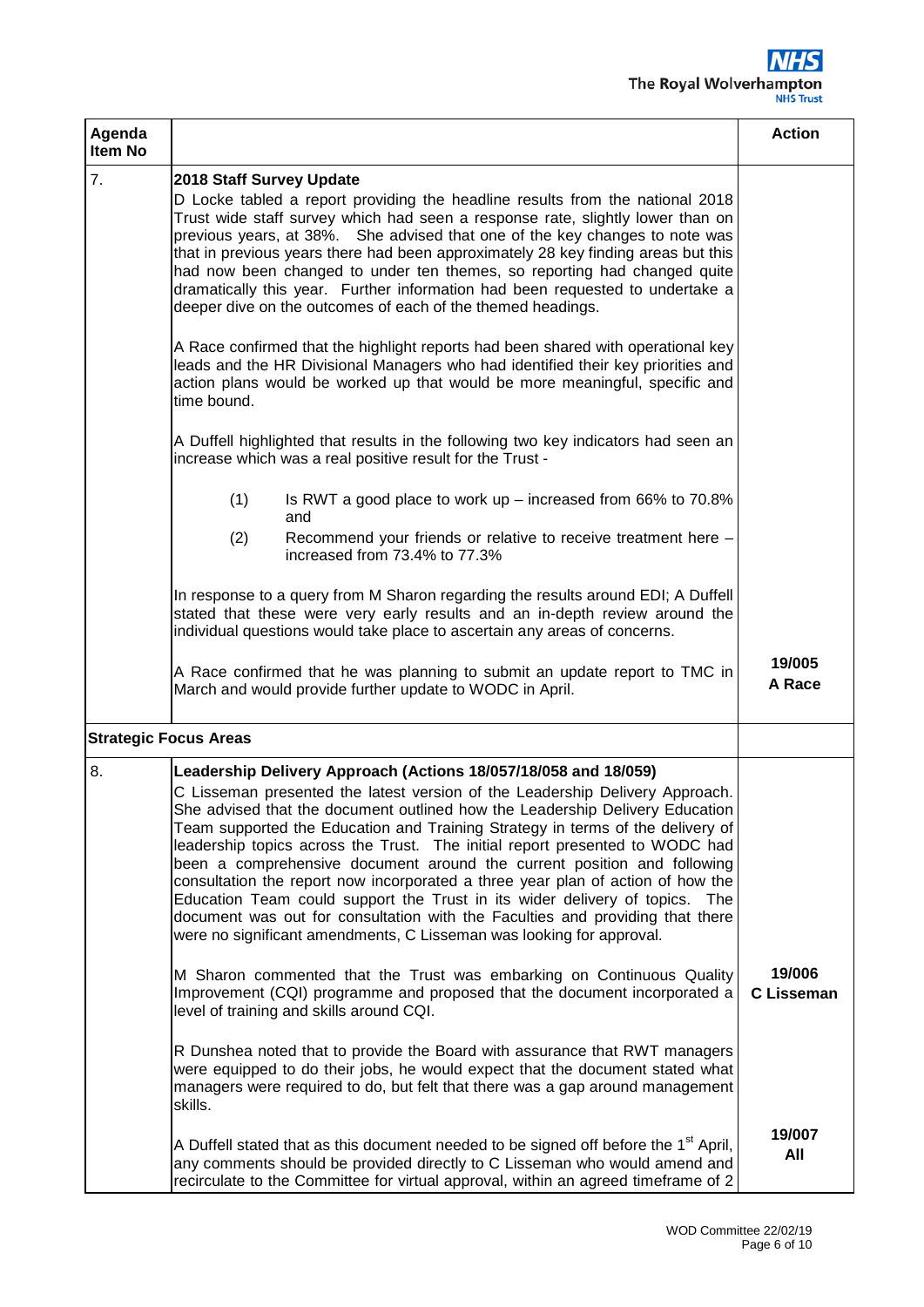| Agenda<br>Item No |                                                                                                                                                                                                                                                                                                                                                                                                                                                                                                                                                                                                                                                                                                                                                                                                                                                                                                                                                                                                                                                                      | <b>Action</b>            |
|-------------------|----------------------------------------------------------------------------------------------------------------------------------------------------------------------------------------------------------------------------------------------------------------------------------------------------------------------------------------------------------------------------------------------------------------------------------------------------------------------------------------------------------------------------------------------------------------------------------------------------------------------------------------------------------------------------------------------------------------------------------------------------------------------------------------------------------------------------------------------------------------------------------------------------------------------------------------------------------------------------------------------------------------------------------------------------------------------|--------------------------|
|                   | week. The final version would be circulated to the WODC with the April meeting<br>reports.                                                                                                                                                                                                                                                                                                                                                                                                                                                                                                                                                                                                                                                                                                                                                                                                                                                                                                                                                                           |                          |
| 9.                | Tackling Bullying & Harassment - Action Plans 2019 (Action 18/065)<br>Update provided at Section (4).                                                                                                                                                                                                                                                                                                                                                                                                                                                                                                                                                                                                                                                                                                                                                                                                                                                                                                                                                                |                          |
| 10.               | Annual Review of WODC Performance (Action 18/068)<br>A Duffell presented the report on the outcomes following the review of the<br>Committee effectiveness and proposed that J Hemans and himself would discuss<br>any areas of concerns and agree an action plan and way forward.                                                                                                                                                                                                                                                                                                                                                                                                                                                                                                                                                                                                                                                                                                                                                                                   | 19/008                   |
| 11.               | <b>WODC Workplan 2019 - 2020</b><br>A Duffell presented the updated workplan for the meetings of the WODC 2019-<br>2020, the workplan was approved.                                                                                                                                                                                                                                                                                                                                                                                                                                                                                                                                                                                                                                                                                                                                                                                                                                                                                                                  |                          |
| 12.               | Performance Metrics and Targets for 2019/20<br>Item deferred until April 2019.                                                                                                                                                                                                                                                                                                                                                                                                                                                                                                                                                                                                                                                                                                                                                                                                                                                                                                                                                                                       |                          |
| 13.               | <b>Workforce Resourcing</b><br>Item deferred until April 2019.                                                                                                                                                                                                                                                                                                                                                                                                                                                                                                                                                                                                                                                                                                                                                                                                                                                                                                                                                                                                       |                          |
| 14.               | <b>Communications Agenda</b><br>S Evans provided an update on the current Communications agenda. She<br>informed that the draft Communications Strategy had been reported to WODC<br>around May/June 2018 however, there had been a discussion on whether the<br>Strategy should incorporate Staff Engagement but it had been decided to keep<br>separate, therefore the Communication Strategy update was due in April 2019,<br>ahead of going to Trust Board in May.                                                                                                                                                                                                                                                                                                                                                                                                                                                                                                                                                                                               | 19/009<br><b>S</b> Evans |
| 15.               | <b>Health &amp; Wellbeing</b><br>Item deferred until April 2019.                                                                                                                                                                                                                                                                                                                                                                                                                                                                                                                                                                                                                                                                                                                                                                                                                                                                                                                                                                                                     |                          |
| 16.               | <b>Mandatory Training Review</b><br>L Nickell presented the report on the Mandatory Training Review, which had<br>been presented and discussed by the Executive Directors. She advised that this<br>review had taken into account the requirements in preparation for the CQC and<br>the rationalisation of mandatory training. In terms of the Training Needs Analysis<br>(TNA), the proposal was to agree tier one topics which were mandatory generic,<br>tier two topics which were mandatory specific and an option for down grading<br>some existing topics and to remove these from the TNA.<br>The Exec Directors also discussed the option of having two levels of compliance,<br>one to keep mandatory training thresholds internally at 95%, but for external<br>reporting the proposal was that the threshold was reduced to 85%, this was in<br>line with the feedback from CQC in that the Trust sets itself too high a target.<br>The proposals had been agreed by the Exec Directors and would be include<br>within the 2019/20 workforce reporting. | 19/010<br>A Race         |
|                   | L Nickell highlighted:<br>From July, new starters would be asked to complete their e-learning<br>mandatory training topics before they started at the Trust which would<br>help onboard staff much quicker.                                                                                                                                                                                                                                                                                                                                                                                                                                                                                                                                                                                                                                                                                                                                                                                                                                                          |                          |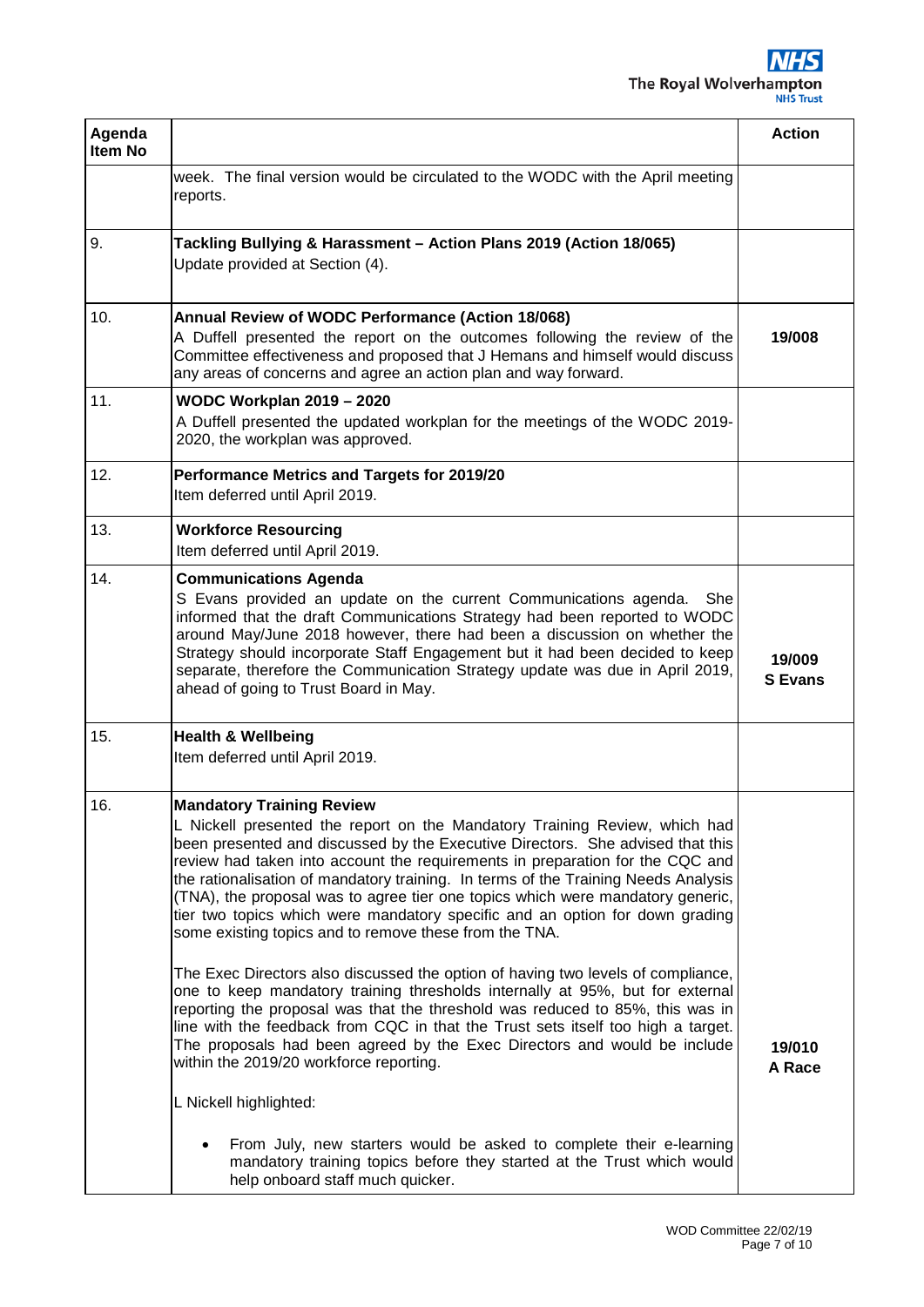

| Agenda<br>Item No |                                                                                                                                                                                                                                                                                                                                                                   | <b>Action</b>               |
|-------------------|-------------------------------------------------------------------------------------------------------------------------------------------------------------------------------------------------------------------------------------------------------------------------------------------------------------------------------------------------------------------|-----------------------------|
|                   | With the introduction of the pay award and also for Clinical Excellence<br>$\bullet$<br>Awards, there would sanctions around non-compliance of MT<br>In preparation for the imminent CQC well led review, weekly mandatory<br>training reports would be produced and sent directly to Divisions and<br>Directorates, to help encourage a more responsive report.  |                             |
|                   | There has been a focus on safeguarding training and individual letters<br>$\bullet$<br>would be sent out with two medical safeguarding training sessions<br>scheduled in March.                                                                                                                                                                                   |                             |
| 17.               | <b>Developing Workforce Safeguards</b><br>A Duffell informed that the report circulated provided a brief summary of a<br>document that was circulated at the end of 2018 by NHSI, which initially focussed<br>on nursing around safeguards, assurance, new roles and governance, however,<br>this has now been broadened to cover the whole workforce.            |                             |
|                   | A Duffell advised that a self-assessment on workforce planning needed to be<br>completed and this would be brought to a future WODC. He advised that initial<br>steps had been identified and would be followed through.                                                                                                                                          | 19/011<br>D Locke/A<br>Race |
|                   | R Dunshea queried whether this item should be presented at one of the Board<br>Development session in order that the Board understand fully the implications of<br>this; A Duffell agreed to discuss further with A-M Cannaby and J Odum.                                                                                                                         | 19/012<br><b>A Duffell</b>  |
|                   | R Baker commented that although the NHSI would start to measure Trusts<br>against these safeguards from April 2019, there was a 12 month shadow period,<br>however RWT needed to be prepared.                                                                                                                                                                     |                             |
| 18.               | <b>Workforce Race Equality Standards (WRES) - Update</b><br>D Locke informed that in January the national NHS WRES data analysis report<br>had been published and this had been circulated for information. An analysis<br>and comparison of the national picture against RWT's results of 2018 had been<br>undertaken and were included within the cover report. |                             |
|                   | Three indicators showed continuous improvement, both nationally and within the<br><b>Trust around</b>                                                                                                                                                                                                                                                             |                             |
|                   | recruitment practices,<br>$\bullet$<br>disciplinary procedures and<br>٠<br>non-mandatory training,<br>$\bullet$                                                                                                                                                                                                                                                   |                             |
|                   | in that the indicators of experiences of BME staff have become more positive.                                                                                                                                                                                                                                                                                     |                             |
|                   | The areas that continue to be of some concern and had not shown any<br>improvement or movement were around BME staff having experienced<br>harassment and bullying by either staff, patients or service users.                                                                                                                                                    |                             |
|                   | RWT positive areas against the national position were around -<br>Improvement on equal opportunities for career progression and<br>promotion, and                                                                                                                                                                                                                 |                             |
|                   | Personally experiencing discrimination at work from managers or<br>colleagues, again seen a drop in staff reporting negatively.                                                                                                                                                                                                                                   |                             |
|                   | D Locke stated that as discussed previously, the results from the staff survey                                                                                                                                                                                                                                                                                    |                             |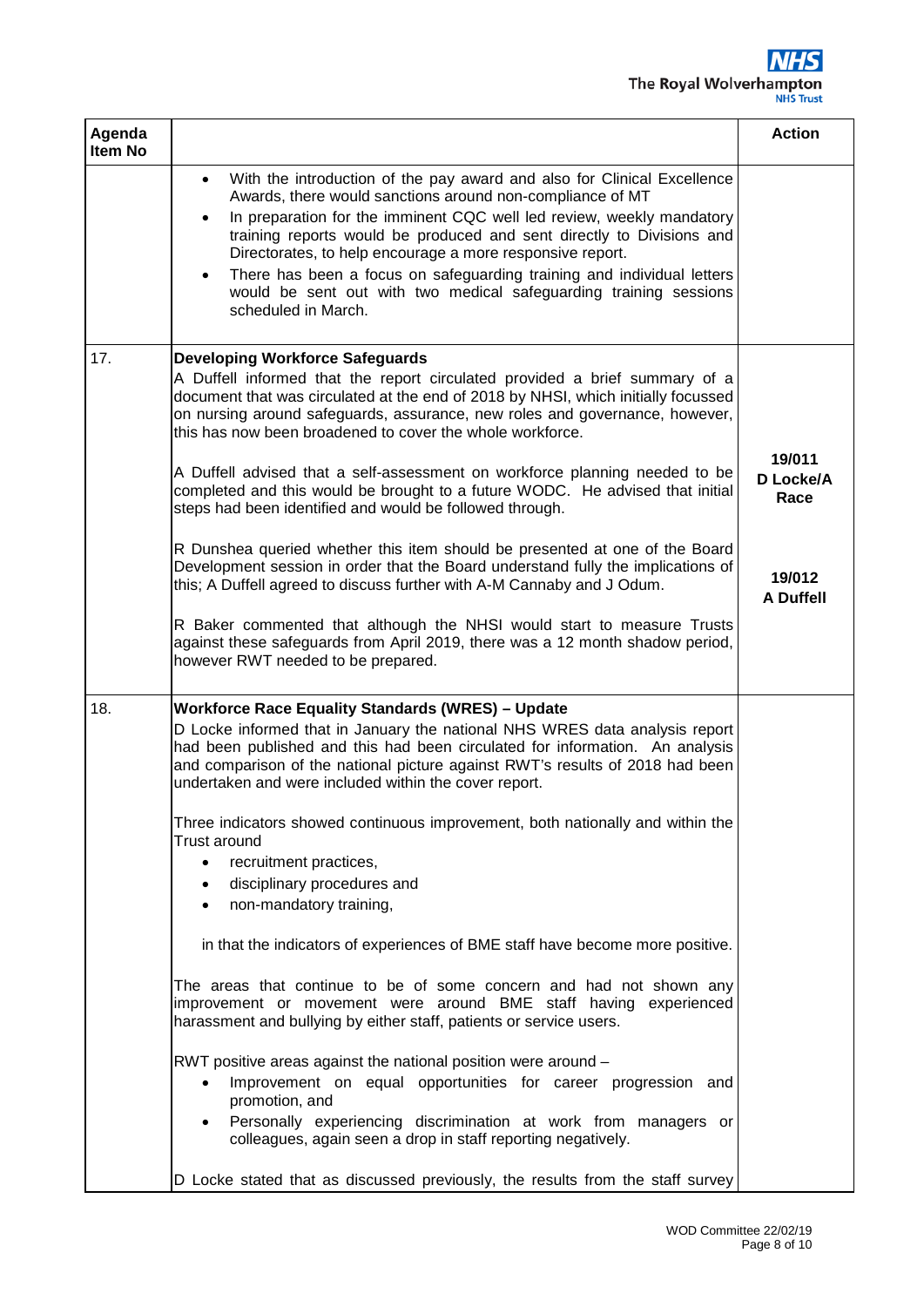## 'S The Royal Wolverhampton

| Agenda<br>Item No |                                                                                                                                                                                                                                                                                                                                                                                                                                                                                                                                                                                                                                                                                                                                                       | <b>Action</b>                        |
|-------------------|-------------------------------------------------------------------------------------------------------------------------------------------------------------------------------------------------------------------------------------------------------------------------------------------------------------------------------------------------------------------------------------------------------------------------------------------------------------------------------------------------------------------------------------------------------------------------------------------------------------------------------------------------------------------------------------------------------------------------------------------------------|--------------------------------------|
|                   | would be reviewed and the Equality, Diversity and Inclusion Steering Group<br>would focus on taking forward the agenda, particularly around leadership and<br>development.                                                                                                                                                                                                                                                                                                                                                                                                                                                                                                                                                                            |                                      |
|                   | A Duffell suggested that for the internal reporting it would be helpful to add colour<br>coding to view, at a glance, whether any improvement or otherwise; D Locke to<br>follow up.                                                                                                                                                                                                                                                                                                                                                                                                                                                                                                                                                                  | 19/013<br><b>D</b> Locke             |
|                   | D Locke reported that the changes to the Disciplinary procedure, with the<br>introduction of the fast track and fair blame process, had had an impact on the<br>results, together with the introduction of the cultural ambassadors. She advised<br>that the Trust had also introduced Staff Engagement Voice Networks meetings<br>and the BMAE network would be commencing in March, so the Trust was<br>continuing to focus its efforts in supporting its staff. A further route for staff is<br>through the Freedom to Speak Up Guardian (FSUG), Neelam Mehay, and the<br>HR teams linked in closely with the FSUG. Future developments included a<br>programme around behaviours and recognising unconscious bias for both<br>managers and staff. |                                      |
|                   | R Dunshea queried whether, in order to raise the profile of Equality, Diversity and<br>Inclusion across the Trust, it would be feasible to promote the Trust's initiatives to<br>staff via the Trust's newsletter; A Duffell agreed to explore further.                                                                                                                                                                                                                                                                                                                                                                                                                                                                                               | 19/014<br>D Locke/<br><b>S</b> Evans |
| 19.               | <b>Workforce Disability Equality Standard (WDES)</b><br>D Locke informed that reporting on WDES would be effective from April 2019 in a<br>similar format as to that reported against the Workforce Race Equality, with the<br>Trust results due to be published by 1 <sup>st</sup> August. The teams were currently in the<br>early stages of collating the required data and the data and action plans would be<br>taken to the Board for approval ahead of the summer publishing date. A<br>Disability Forum had been started, as the data required included qualitative<br>information and experiences and not just figures. Further update will be brought<br>to WODC for assurance.                                                             | 19/015<br><b>D</b> Locke             |
| <b>Key Risks</b>  |                                                                                                                                                                                                                                                                                                                                                                                                                                                                                                                                                                                                                                                                                                                                                       |                                      |
| 20.               | <b>New Risks</b><br>No new risks identified.                                                                                                                                                                                                                                                                                                                                                                                                                                                                                                                                                                                                                                                                                                          |                                      |
| 21.               | <b>Board Assurance Framework</b><br>A Duffell commented that the Committee had previously discussed as to whether<br>the risk level around the vacancies should be reduced as the vacancy figures<br>continued to improve across the Trust. R Baker commented that there was some<br>apprehension on this proposed action as it was well known that there was a<br>reduced number of nurses in training, so could be a concern in going forward.                                                                                                                                                                                                                                                                                                      |                                      |
|                   | It was agreed to consider this proposal further at the next meeting and to<br>consider what the thresholds might be, before amending the risk level.                                                                                                                                                                                                                                                                                                                                                                                                                                                                                                                                                                                                  | 19/016<br><b>A Duffell</b>           |
|                   | <b>Papers for Information (To Note)</b>                                                                                                                                                                                                                                                                                                                                                                                                                                                                                                                                                                                                                                                                                                               |                                      |
| 22.               | Action Notes of the Nursing Workforce Group                                                                                                                                                                                                                                                                                                                                                                                                                                                                                                                                                                                                                                                                                                           |                                      |